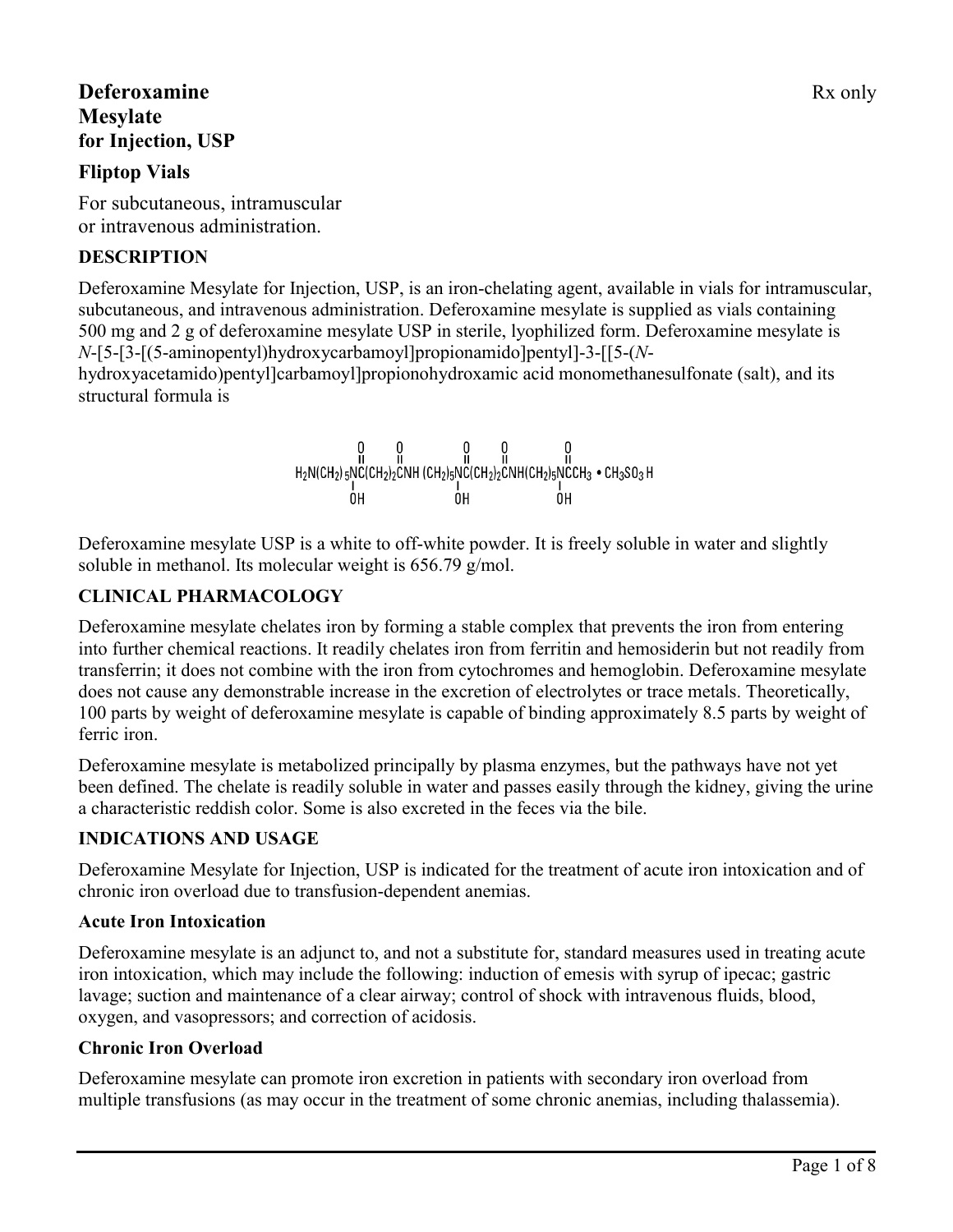Long-term therapy with deferoxamine mesylate slows accumulation of hepatic iron and retards or eliminates progression of hepatic fibrosis.

Iron mobilization with deferoxamine mesylate is relatively poor in patients under the age of 3 years with relatively little iron overload. The drug should ordinarily not be given to such patients unless significant iron mobilization (e.g., 1 mg or more of iron per day) can be demonstrated.

Deferoxamine mesylate is not indicated for the treatment of primary hemochromatosis, since phlebotomy is the method of choice for removing excess iron in this disorder.

## **CONTRAINDICATIONS**

Known hypersensitivity to the active substance.

Deferoxamine mesylate is contraindicated in patients with severe renal disease or anuria, since the drug and the iron chelate are excreted primarily by the kidney (see **WARNINGS**).

## **WARNINGS**

Ocular and auditory disturbances have been reported when deferoxamine mesylate was administered over prolonged periods of time, at high doses, or in patients with low ferritin levels. The ocular disturbances observed have been blurring of vision; cataracts after prolonged administration in chronic iron overload; decreased visual acuity including visual loss, visual defects, scotoma; impaired peripheral, color, and night vision; optic neuritis, cataracts, corneal opacities, and retinal pigmentary abnormalities. The auditory abnormalities reported have been tinnitus and hearing loss including high frequency sensorineural hearing loss. In most cases, both ocular and auditory disturbances were reversible upon immediate cessation of treatment (see **PRECAUTIONS/Information for Patients** and **ADVERSE REACTIONS/Special Senses**).

Visual acuity tests, slit-lamp examinations, funduscopy and audiometry are recommended periodically in patients treated for prolonged periods of time. Toxicity is more likely to be reversed if symptoms or test abnormalities are detected early.

Increases in serum creatinine (possibly dose-related), acute renal failure and renal tubular disorders, associated with the administration of deferoxamine, have been reported in postmarketing experience (see **ADVERSE REACTIONS**). Monitor patients for changes in renal function.

High doses of deferoxamine mesylate and concomitant low ferritin levels have also been associated with growth retardation. After reduction of deferoxamine mesylate dose, growth velocity may partially resume to pre-treatment rates (see **PRECAUTIONS/Pediatric Use**).

Adult respiratory distress syndrome, also reported in children, has been described following treatment with excessively high intravenous doses of deferoxamine mesylate in patients with acute iron intoxication or thalassemia.

## **PRECAUTIONS**

### **General**

Flushing of the skin, urticaria, hypotension, and shock has occurred in a few patients when deferoxamine mesylate was administered by rapid intravenous injection. THEREFORE, DEFEROXAMINE MESYLATE SHOULD BE GIVEN INTRAMUSCULARLY OR BY SLOW SUBCUTANEOUS OR INTRAVENOUS INFUSION.

Iron overload increases susceptibility of patients to *Yersinia enterocolitica* and *Yersinia pseudotuberculosis* infections. In some rare cases, treatment with deferoxamine mesylate has enhanced this susceptibility, resulting in generalized infections by providing these bacteria with a siderophore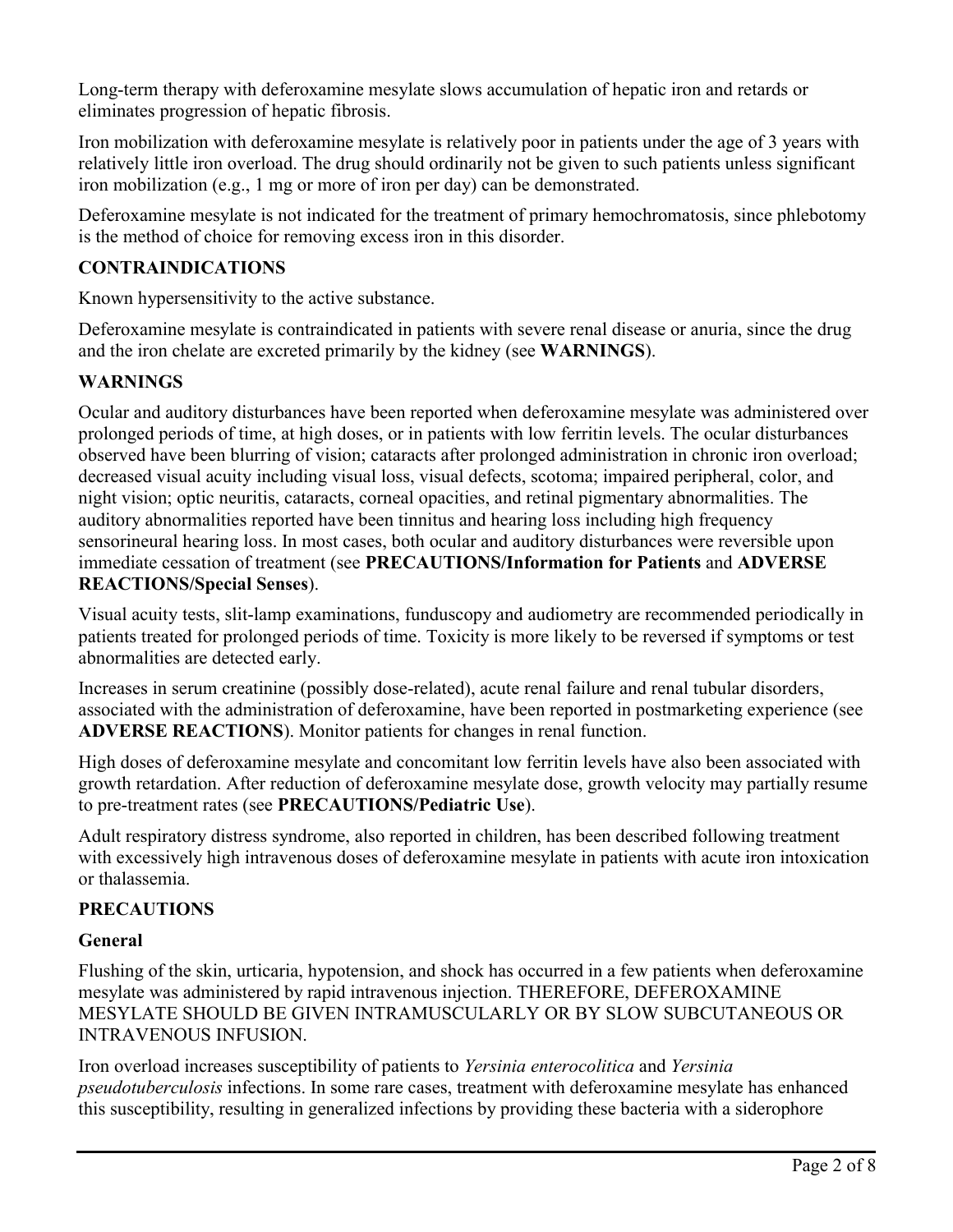otherwise missing. In such cases, deferoxamine mesylate treatment should be discontinued until the infection is resolved.

In patients receiving deferoxamine mesylate, rare cases of mucormycosis, some with a fatal outcome, have been reported. If any of the suspected signs or symptoms occur, deferoxamine mesylate should be discontinued, mycological tests carried out and appropriate treatment instituted immediately.

In patients with severe chronic iron overload, impairment of cardiac function has been reported following concomitant treatment with deferoxamine mesylate and high doses of vitamin C (more than 500 mg daily in adults). The cardiac dysfunction was reversible when vitamin C was discontinued. The following precautions should be taken when vitamin C and deferoxamine mesylate are to be used concomitantly:

- Vitamin C supplements should not be given to patients with cardiac failure.
- Start supplemental vitamin C only after an initial month of regular treatment with deferoxamine mesylate.
- Give vitamin C only if the patient is receiving deferoxamine mesylate regularly, ideally soon after setting up the infusion pump.
- Do not exceed a daily vitamin C dose of 200 mg in adults, given in divided doses.
- Clinical monitoring of cardiac function is advisable during such combined therapy.

In patients with aluminum-related encephalopathy and receiving dialysis, deferoxamine mesylate may cause neurological dysfunction (seizures), possibly due to an acute increase in circulating aluminum (see **ADVERSE REACTIONS**). Deferoxamine mesylate may precipitate the onset of dialysis dementia. Treatment with deferoxamine mesylate in the presence of aluminum overload may result in decreased serum calcium and aggravation of hyperparathyroidism.

### **Drug Interactions**

*Vitamin C*: Patients with iron overload usually become vitamin C deficient, probably because iron oxidizes the vitamin. As an adjuvant to iron chelation therapy, vitamin C in doses up to 200 mg for adults may be given in divided doses, starting after an initial month of regular treatment with deferoxamine mesylate (see **PRECAUTIONS**). Vitamin C increases availability of iron for chelation. In general, 50 mg daily suffices for children under 10 years old and 100 mg daily for older children. Larger doses of vitamin C fail to produce any additional increase in excretion of iron complex.

*Prochlorperazine:* Concurrent treatment with deferoxamine mesylate and prochlorperazine, a phenothiazine derivative, may lead to temporary impairment of consciousness.

*Gallium-67:* Imaging results may be distorted because of the rapid urinary excretion of deferoxamine mesylate-bound gallium-67. Discontinuation of deferoxamine mesylate 48 hours prior to scintigraphy is advisable.

### **Information for Patients**

Patients experiencing dizziness or other nervous system disturbances, or impairment of vision or hearing, should refrain from driving or operating potentially hazardous machines (see **ADVERSE REACTIONS**).

Patients should be informed that occasionally their urine may show a reddish discoloration.

### **Carcinogenesis, Mutagenesis, Impairment of Fertility**

Long-term carcinogenicity studies in animals have not been performed with deferoxamine mesylate.

Cytotoxicity may occur, since deferoxamine mesylate has been shown to inhibit DNA synthesis *in vitro*.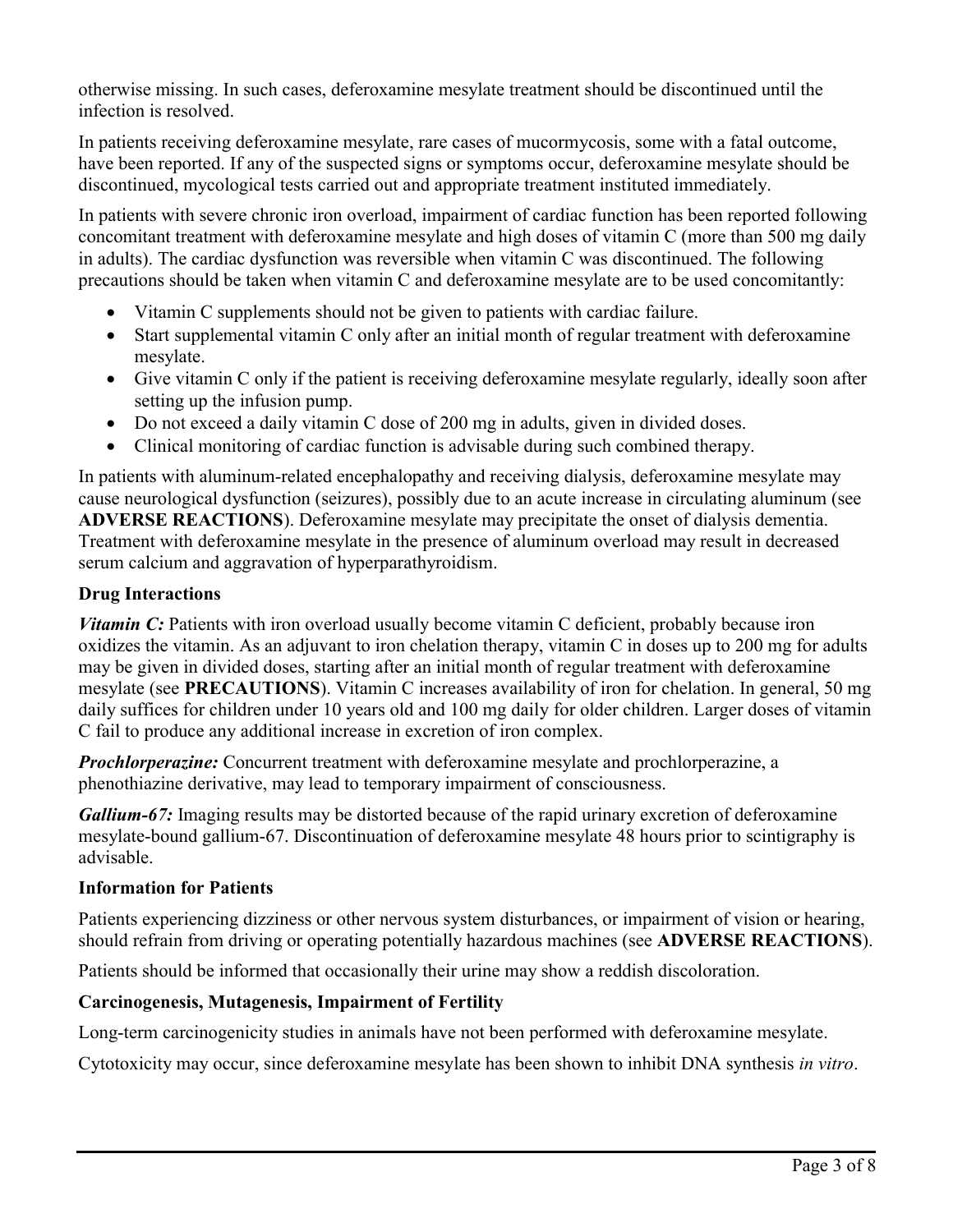Delayed ossification in mice and skeletal anomalies in rabbits were observed after deferoxamine mesylate was administered in daily doses up to 4.5 times the maximum daily human dose. No adverse effects were observed in similar studies in rats.

There are no adequate and well-controlled studies in pregnant women. Deferoxamine mesylate should be used during pregnancy only if the potential benefit justifies the potential risk to the fetus.

## **Nursing Mothers**

It is not known whether this drug is excreted in human milk. Because many drugs are excreted in human milk, caution should be exercised when deferoxamine mesylate is administered to a nursing woman.

### **Pediatric Use**

Pediatric patients receiving deferoxamine mesylate should be monitored for body weight and growth every 3 months.

Safety and effectiveness in pediatric patients under the age of 3 years have not been established (see **INDICATIONS AND USAGE, WARNINGS, PRECAUTIONS/Drug Interactions/Vitamin C**, and **ADVERSE REACTIONS**).

### **Geriatric Use**

Clinical Studies of deferoxamine mesylate did not include sufficient numbers of subjects aged 65 years and over to determine whether they respond differently from the younger subjects. Postmarketing reports suggest a possible trend for an increased risk of eye disorders in the geriatric population, specifically the occurrence of color blindness, maculopathy, and scotoma. However, it is unclear if these eye disorders were dose related. Although the number of reports was very small, certain elderly patients may be predisposed to eye disorders when taking deferoxamine mesylate. Postmarketing reports also suggest that there may be an increased risk of deafness and hearing loss in the geriatric population (see **ADVERSE REACTIONS**). In general, dose selection for an elderly patient should be cautious, usually starting at the low end of the dosing range, reflecting the greater frequency of decreased hepatic, renal, or cardiac function, and of concomitant disease or other drug therapy.

### **Hepatic Impairment**

No studies have been performed in patients with hepatic impairment.

## **ADVERSE REACTIONS**

The following adverse reactions have been observed, but there are not enough data to support an estimate of their frequency.

*At the Injection Site:* Localized irritation, pain, burning, swelling, induration, infiltration, pruritus, erythema, wheal formation, eschar, crust, vesicles, local edema. Injection site reactions may be associated with systemic allergic reactions (see Body as a Whole, below).

*Hypersensitivity Reactions and Systemic Allergic Reactions:* Generalized rash, urticaria, anaphylactic reaction with or without shock, angioedema.

*Body as a Whole:* Local injection site reactions may be accompanied by systemic reactions like arthralgia, fever, headache, myalgia, nausea, vomiting, abdominal pain, or asthma.

Infections with *Yersinia* and *Mucormycosis* have been reported in association with deferoxamine mesylate use (see **PRECAUTIONS**).

*Cardiovascular:* Tachycardia, hypotension, shock.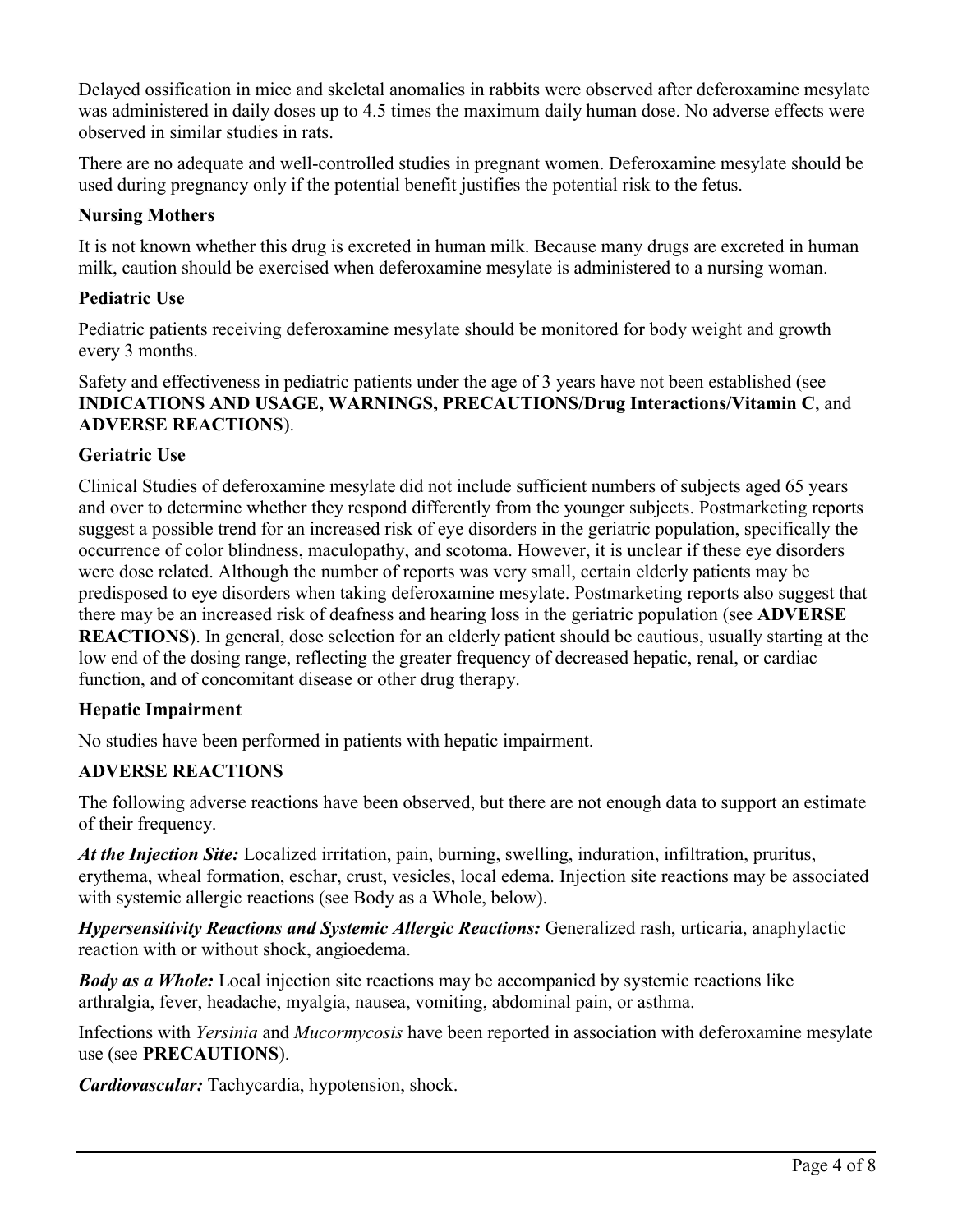*Digestive:* Abdominal discomfort, diarrhea, nausea, vomiting.

*Hematologic:* Blood dyscrasia (thrombocytopenia, leukopenia).

*Hepatic:* Increased transaminases, hepatic dysfunction.

*Musculoskeletal:* Muscle spasms. Growth retardation and bone changes (e.g., metaphyseal dysplasia) are common in chelated patients given doses above 60 mg/kg, especially those who begin iron chelation in the first three years of life. If doses are kept to 40 mg/kg or below, the risk may be reduced (see **WARNINGS, PRECAUTIONS/Pediatric Use**).

*Nervous System:* Neurological disturbances including dizziness, peripheral sensory, motor, or mixed neuropathy, paresthesias, seizures; exacerbation or precipitation of aluminum-related dialysis encephalopathy (see **PRECAUTIONS/Information for Patients**).

*Special Senses:* High-frequency sensorineural hearing loss and/or tinnitus are uncommon if dosage guidelines are not exceeded and if dose is reduced when ferritin levels decline. Visual disturbances are rare if dosage guidelines are not exceeded. These may include decreased acuity, blurred vision, loss of vision, dyschromatopsia, night blindness, visual field defects, scotoma, retinopathy (pigmentary degeneration), optic neuritis, and cataracts (see **WARNINGS**).

*Respiratory:* Acute respiratory distress syndrome (with dyspnea, cyanosis, and/or interstitial infiltrates) (see **WARNINGS**).

*<i>Skin*: Very rare generalized rash.

*Urogenital:* Dysuria, acute renal failure, increased serum creatinine and renal tubular disorders (see **CONTRAINDICATIONS** and **WARNINGS**).

### **Postmarketing Reports**

There are postmarketing reports of deferoxamine-associated renal dysfunction, including renal failure. Monitor patients for changes in renal function (e.g., increased serum creatinine).

## **OVERDOSAGE**

### **Acute Toxicity**

Intravenous  $LD<sub>50</sub>s$  (mg/kg): mice, 287; rats, 329.

## **Signs and Symptoms**

Inadvertent administration of an overdose or inadvertent intravenous bolus administration/rapid intravenous infusion may be associated with hypotension, tachycardia and gastrointestinal disturbances; acute but transient loss of vision, aphasia, agitation, headache, nausea, pallor, CNS depression including coma, bradycardia and acute renal failure have been reported.

Acute respiratory distress syndrome has been reported following treatment with excessively high intravenous doses of Deferoxamine Mesylate for Injection, USP in patients with acute iron intoxication and in patients with thalassemia.

### **Treatment**

There is no specific antidote. Deferoxamine mesylate should be discontinued and appropriate symptomatic measures undertaken.

Deferoxamine mesylate is readily dialyzable.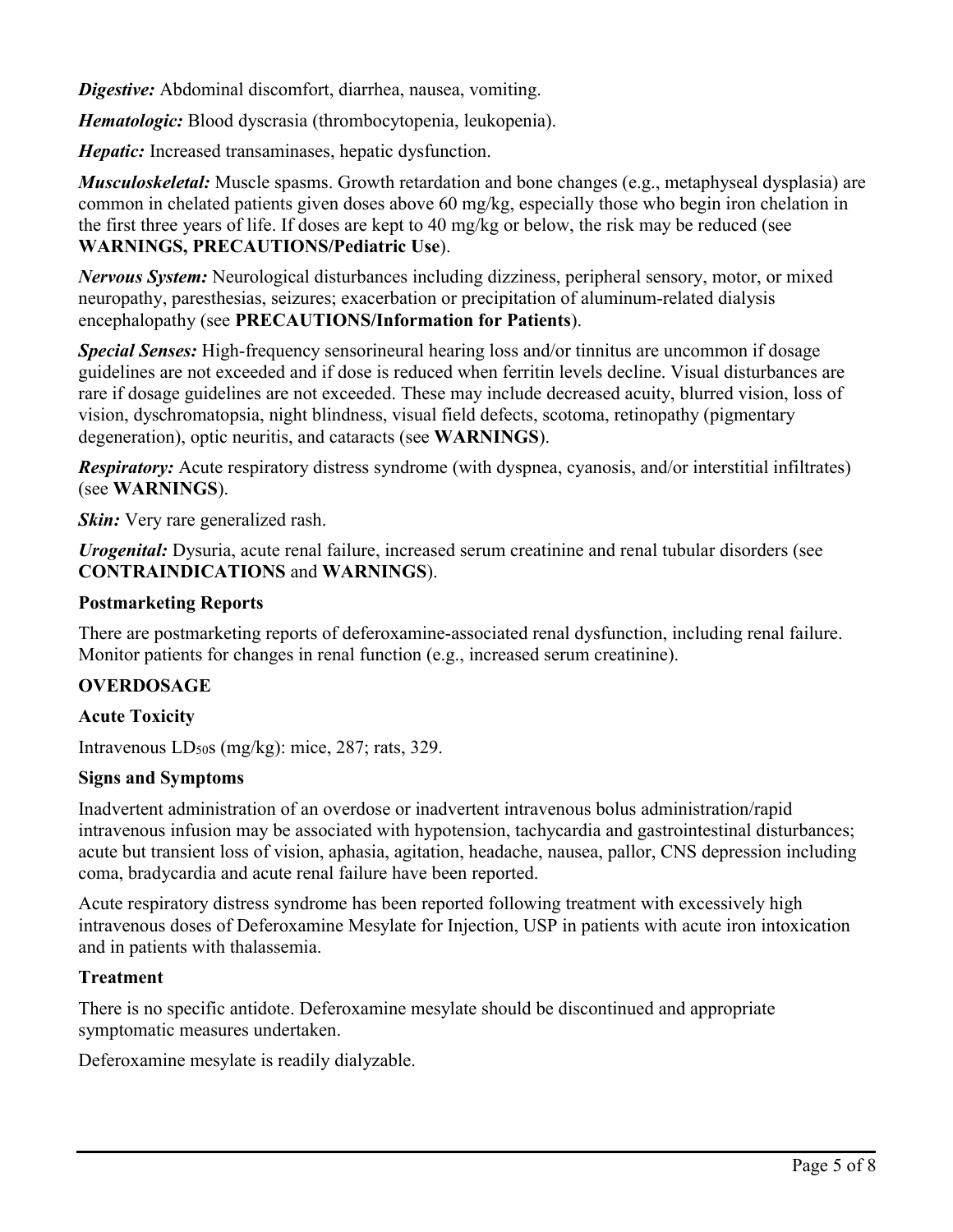## **DOSAGE AND ADMINISTRATION**

#### **Acute Iron Intoxication**

#### *Intramuscular Administration*

This route is preferred and should be used for ALL PATIENTS NOT IN SHOCK.

A dose of 1,000 mg should be administered initially. This may be followed by 500 mg every 4 hours for two doses. Depending upon the clinical response, subsequent doses of 500 mg may be administered every 4 to 12 hours. The total amount administered should not exceed 6,000 mg in 24 hours. For reconstitution instructions for intramuscular administration see Table 1.

#### *Intravenous Administration*

THIS ROUTE SHOULD BE USED ONLY FOR PATIENTS IN A STATE OF CARDIOVASCULAR COLLAPSE AND THEN ONLY BY SLOW INFUSION. THE RATE OF INFUSION SHOULD NOT EXCEED 15 MG/KG/HR FOR THE FIRST 1,000 MG ADMINISTERED. SUBSEQUENT IV DOSING, IF NEEDED, MUST BE AT A SLOWER RATE, NOT TO EXCEED 125 MG/HR.

For reconstitution instructions for intravenous administration see Table 2. The reconstituted solution is added to physiologic saline, (e.g., 0.9% sodium chloride, 0.45% sodium chloride), glucose in water, or Ringer's lactate solution.

An initial dose of 1,000 mg should be administered at a rate NOT TO EXCEED 15 mg/kg/hr. This may be followed by 500 mg over 4 hours for two doses. Depending upon the clinical response, subsequent doses of 500 mg may be administered over 4 to 12 hours. The total amount administered should not exceed 6,000 mg in 24 hours.

#### **As soon as the clinical condition of the patient permits, intravenous administration should be discontinued and the drug should be administered intramuscularly.**

#### **Chronic Iron Overload**

#### *Subcutaneous Administration*

A daily dose of 1,000 to 2,000 mg (20 to 40 mg/kg/day) should be administered over 8 to 24 hours, utilizing a small portable pump capable of providing continuous mini-infusion. The duration of infusion must be individualized. In some patients, as much iron will be excreted after a short infusion of 8 to 12 hours as with the same dose given over 24 hours. For reconstitution instructions for subcutaneous administration see Table 3.

#### *Intravenous Administration*

The standard recommended method of Deferoxamine Mesylate for Injection, USP administration is via slow subcutaneous infusion over 8 to 12 hours. In patients with intravenous access, the daily dose of Deferoxamine Mesylate for Injection, USP can be administered intravenously. The standard dose is 20 to 40 mg/kg/day for children and 40 to 50 mg/kg/day over 8 to 12 hours in adults for 5 to 7 days per week. In children, average doses should not exceed 40 mg/kg/day until growth has ceased. In adults, average doses should not exceed 60 mg/kg/day. The intravenous infusion rate should not exceed 15 mg/kg/hour. For reconstitution instructions for intravenous administration see Table 2.

In patients who are poorly compliant, Deferoxamine Mesylate for Injection, USP may be administered prior to or following same day blood transfusion (for example 1 gram over 4 hours on the day of transfusion); however, the contribution of this mode of administration to iron balance is limited. Deferoxamine Mesylate for Injection, USP should not be administered concurrently with the blood transfusion as this can lead to errors in interpreting side effects such as rash, anaphylaxis and hypotension.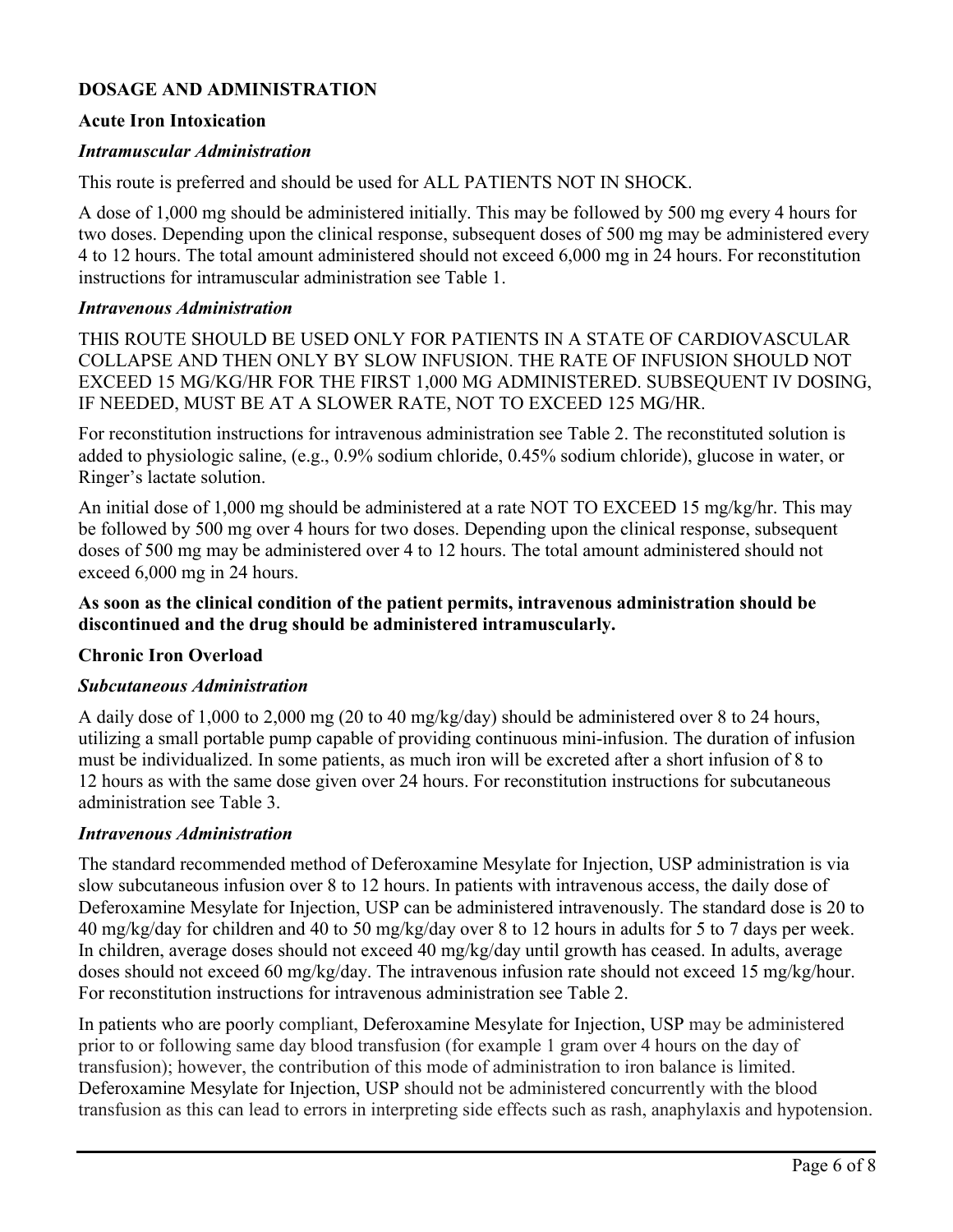#### *Intramuscular Administration*

A daily dose of 500 to 1,000 mg may be administered intramuscularly. The total daily dose should not exceed 1,000 mg. For reconstitution instructions for intramuscular administration see Table 1.

#### **Reconstitution and Preparation**

### **Table 1: Preparation for Intramuscular Administration**

### **RECONSTITUTE DEFEROXAMINE MESYLATE FOR INJECTION, USP WITH STERILE WATER FOR INJECTION**

|                  | <b>Amount of Sterile Water for</b> |                                  |                                |
|------------------|------------------------------------|----------------------------------|--------------------------------|
|                  | <b>Injection Required for</b>      | <b>Total Drug Content</b>        | <b>Final Concentration per</b> |
| <b>Vial Size</b> | <b>Reconstitution</b>              | after Reconstitution             | mL after Reconstitution        |
| $500$ mg         | 2 mL                               | 500 mg/2.35 mL                   | $213 \text{ mg/mL}$            |
| 2 grams          | 8 mL                               | $2 \text{ grams}/9.4 \text{ mL}$ | $213 \text{ mg/mL}$            |

#### **Table 2: Preparation for Intravenous Administration**

#### **RECONSTITUTE DEFEROXAMINE MESYLATE FOR INJECTION, USP WITH STERILE WATER FOR INJECTION**

| <b>Vial Size</b> | <b>Amount of Sterile Water for</b><br><b>Injection Required for</b><br>Reconstitution | <b>Total Drug Content</b><br>after Reconstitution | <b>Final Concentration per</b><br>mL after Reconstitution |
|------------------|---------------------------------------------------------------------------------------|---------------------------------------------------|-----------------------------------------------------------|
| $500$ mg         | 5 mL                                                                                  | $500 \text{ mg}/5.3 \text{ mL}$                   | $95 \text{ mg/mL}$                                        |
| 2 grams          | $20 \text{ mL}$                                                                       | $2$ grams/ $21.1$ mL                              | $95 \text{ mg/mL}$                                        |

#### **Table 3: Preparation for Subcutaneous Administration**

#### **RECONSTITUTE DEFEROXAMINE MESYLATE FOR INJECTION, USP WITH STERILE WATER FOR INJECTION**

| <b>Vial Size</b> | <b>Amount of Sterile Water for</b><br><b>Injection Required for</b><br><b>Reconstitution</b> | <b>Total Drug Content</b><br>after Reconstitution | <b>Final Concentration per</b><br>mL after Reconstitution |
|------------------|----------------------------------------------------------------------------------------------|---------------------------------------------------|-----------------------------------------------------------|
| $500 \text{ mg}$ | 5 mL                                                                                         | 500 mg/5.3 mL                                     | $95 \text{ mg/mL}$                                        |
| 2 grams          | 20 mL                                                                                        | $2 \text{ grams}/21.1 \text{ mL}$                 | $95 \text{ mg/mL}$                                        |

The reconstituted deferoxamine mesylate solution is an isotonic, clear and colorless to slightly-yellowish solution. The drug should be completely dissolved before the solution is withdrawn. Deferoxamine Mesylate for Injection, USP reconstituted with Sterile Water for Injection **IS FOR SINGLE-DOSE ONLY. Discard unused portion.** 

The product should be used immediately after reconstitution (commencement of treatment within 3 hours) for microbiological safety. When reconstitution is carried out under validated aseptic conditions (in a sterile laminar flow hood using aseptic technique), the product may be stored at room temperature for a maximum period of 24 hours before use. Do not refrigerate reconstituted solution. Reconstituting Deferoxamine Mesylate for Injection, USP in solvents or under conditions other than indicated may result in precipitation. Turbid solutions should not be used.